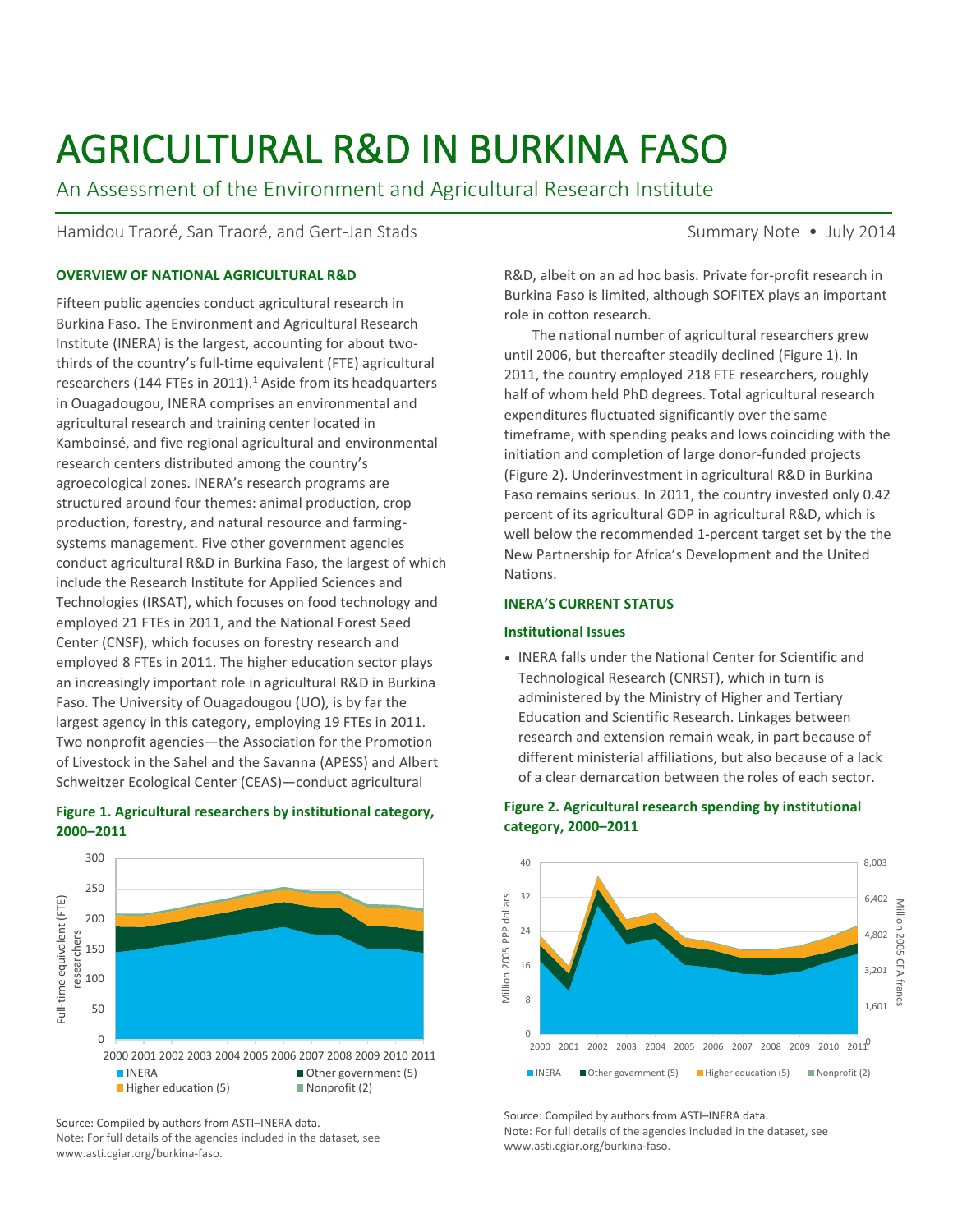- Discrepancies in the salary levels of INERA's researchers and university-based researchers have recently been removed through a 35–40 percent salary increase, combined with a number of other benefits. Nevertheless, salary levels remain well below those of neighboring countries.
- CNRST's administrative procedures are deficient. Many researchers officially listed as being on INERA's payroll by to the administration do not work at the institute, but instead are from other ministerial divisions. This understandably impedes effective human resource management.
- INERA is lacking in efficient administration systems and practices. Data management, for example, is weak, with each center managing its own financial and human resource databases. Donor funding is often disbursed directly to the centers without passing through headquarters, and without the knowledge of the director of finance.

#### **Human Resources**

- INERA's research capacity has contracted since 2006. Between 2006 and 2011, INERA lost more than 40 PhDqualified researchers. Some retired, but most departed for more lucrative positions in the private sector, at international organizations, or in neighboring countries.
- In 2013, close to half of INERA's PhD-qualified researchers were at least 50 years. Given the official retirement age of 60–65 years (depending on the scientist's CAMES rank), many researchers will soon retire, and the remaining pool of researchers will be inadequate—both in terms of numbers and skills mix—to enable the institute to effectively carry out its mandate.
- INERA did not recruit any researchers during 2008–2012. Recognizing that INERA will soon face significant human resource challenges, the government approved a plan to recruit approximately 30 young researchers qualified to the MSc and PhD levels per year between 2013 and 2017. It will be crucial for these young researchers to receive appropriate training and mentoring so they can develop the skills and experience needed to conduct effective research, and that appropriate conditions and incentives are established to encourage their long-term commitment to INERA.
- Some disciplines, including animal health, agricultural machinery, agroeconomics, and others currently lack PhDqualified researchers. Recent recruitments have addressed the pressing lack of cotton and horticulture breeders.
- INERA has always had a training plan, but lack of funding has prevented the plan from being implemented. Virtually all training is funded by donors. In March 2013, 26 young researchers and technicians from INERA and IRSAT were chosen to receive MSc (18) and PhD (8) training, both

locally and in other West African countries as part of the West Africa Agricultural Productivity Program (WAAPP). Many more are expected to take advantage of this opportunity in the coming years.

• Unions have blocked merit-based promotion in favor of promotions based on seniority, whereby all researchers advance one step every two years. Productive researchers who generate funding and whose work gets published advance no faster than scientists who do not. Obviously this is serious impediment to motivation and job satisfaction.

# **Financial Resources**

- INERA's funding has been highly volatile over time (Figure 3).
- Despite the recent influx of funding to support the recruitment of government-based researchers, daily operations and research infrastructure remain severely underfunded and dependent on donor contributions, predominantly through small-scale, mostly ad hoc projects. Since the completion of the World Bank loan–funded PNDSA–II in 2004, no capital investments have been made to maintain or upgrade research laboratories and equipment.
- Under WAAPP, INERA will become the center of specialization for research on mangoes, onions, and tomatoes.<sup>2</sup> Most of the WAAPP funding is allocated to staff training and the rehabilitation of R&D infrastructure. Actual funding for R&D programs remains limited. WAAPP includes of a competitive fund for research on maize, rice, grounduts, shea butter, and cattle. Notably, however—and unlike most West African countries—WAAPP's support of in Burkina Faso takes the form of a grant, not a loan.
- While previous World Bank loan-funded projects (PRA-I and PNDSA) were implemented institute-wide, WAAPP only focuses on a few commodities, leaving others underfunded. Management of WAAPP in Burkina Faso has faced severe capacity constraints that have delayed the project's implementation. This has been further compounded by bureaucratic approval procedures.

# **Figure 3. INERA's funding sources, 2000–2011**



Source: Compiled by authors from ASTI–INERA data.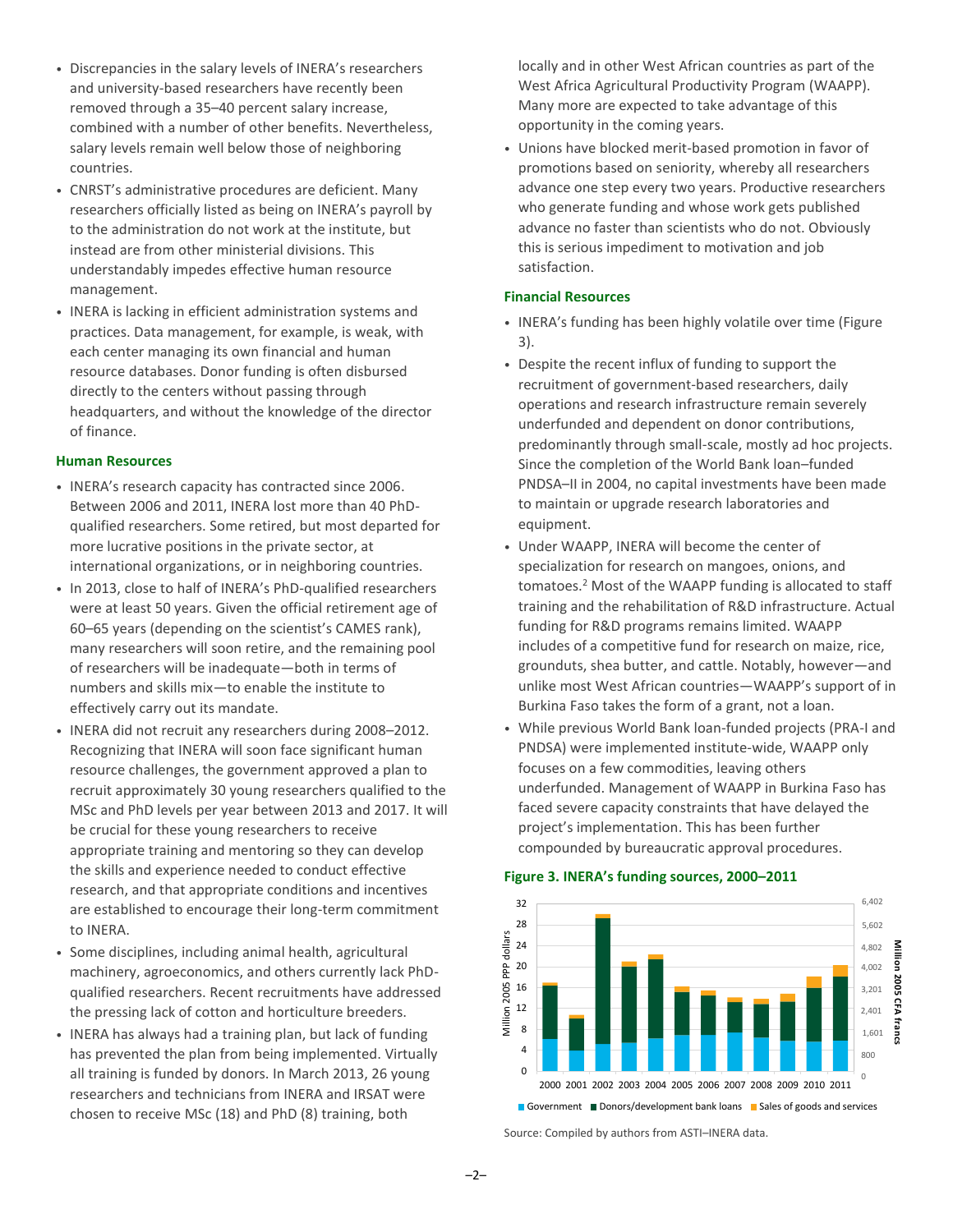- Until recently, all funds INERA raised internally were channeled back to the Treasury, creating a disincentive for the institute to focus on the sale of goods and services. The change opens up new opportunities for INERA to increase its revenues.
- To date, INERA has been moderately successful in securing funding from the National Innovation and Research and Development Fund (FONRID), a competitive government fund created in 2011 that disburses 500 million CFA francs per year.

#### **R&D Infrastructure**

- INERA has 21 research laboratories, 13 of which are located in Kamboinsé and 8 in Farako-Bâ; 90 percent of the institute's research equipment—most of which is outmoded or derelict—is located in Kamboinsé.
- Families have permanently occupied some of INERA trial fields. INERA needs more legal protection to prevent this from happening.
- Numerous other issues impede INERA's research in terms of infrastructure:
	- frequent power outages (that can, for example, disrupt trials to the point of having to repeat them);
	- lack of training on how to use (and repair) complex equipment;
	- lack of facilities to manage and destroy organic waste;
	- too few vehicles to meet the institute's needs; and
	- insufficient computer servers, unreliable Internet connections, and outdated software.

## **Research Output**

- INERA developed 92 new varieties during 2008–2014, mainly of cotton, maize, sorghum, groundnuts, and rice. The institute adapted a further 78 varieties, mainly of millet, soybeans, and cotton. Compared with most other West African national agricultural research institutes, INERA's release of new varieties is substantial.
- Only two cotton and two sorghum varieties have been protected by the African Intellectual Property Organization (OAPI). Increased regionalization of agricultural research in West Africa through WAAPP raises complex intellectual property rights issues that urgently need to be resolved.
- Data on INERA's publications during 2008–2012 were derived from a catalog that potentially is not exhaustive (Table 1). The available data reveal that researchers tend to publish more in international rather than national journals given the impact the first have on their CAMES ratings. Nonetheless, the average number of publications per researcher per year (0.3 according to the available data) remains very low.

#### **CONCLUSION AND POLICY OPTIONS**

- The government made significant financial commitments to agricultural research during 1990–2004 through the World Bank loan-funded PRA I and PNDSA II, which facilitated upgrades to infrastructure and research facilities, and enabled a critical mass of researchers to be trained. Neverthelesss, many of the gains achieved in the past are now being eroded: scientists are nearing retirement age, and laboratories are urgently in need of rehabilitation.
- The government recently approved the recruitment of 30 young MSc- and PhD-qualified scientists per year during 2013–2017. Further training will be needed, however, which will be costly.
- WAAPP will address some of the training and rehabilitation, needs, but much more is needed. Rigid procedures under WAAPP also need to be revised if objectives are to be attained.
- Recent salary increases had a positive impact on staff morale, but more is needed. Salary discrepancies with neighboring countries need to be addressed, and other incentives need to be instituted.
- INERA has been extremely dependent on volatile donor funding over time. The government needs to allocate funding for research programs, not just staff salaries. Donor funding could become more coherent if it were channeled through FONRID, or another centralized entity, and distributed on a competitive basis.
- The Economic Community of West African States (ECOWAS) should address the issue of intellectual property rights under WAAPP given that new varieties can only be registered in one country but will (hopefully) be adopted by farmers across the region.
- M&E systems need to be improved. The development and maintenance of databases on staff, funding, research

#### **Table 1. INERA's scientific publications, 2008–2012**

| <b>Publications</b>                     | 2008 | 2009 | 2010           | 2011 | 2012 |
|-----------------------------------------|------|------|----------------|------|------|
| <b>National publications</b>            |      |      |                |      |      |
| Journal articles                        | 2    | 1    | 0              | 3    | 0    |
| <b>Books</b>                            | 0    | 0    | O              | 1    | 0    |
| Book chapters                           | 1    | 1    | $\overline{2}$ | 3    | 0    |
| <b>Theses</b>                           | 5    | 9    | 8              | 9    | 6    |
| <b>Extension journals</b>               | 3    | 0    | 1              | 1    | 0    |
| "Fiches techniques"                     | 5    | 3    | 3              | 0    | 3    |
| Presentations at scientific<br>meetings | 3    | 1    | 10             | 1    | 0    |
| <b>Total</b>                            | 19   | 15   | 24             | 17   | 9    |
| International publications              |      |      |                |      |      |
| Journal articles                        | 41   | 17   | 53             | 32   | 22   |
| Total                                   | 60   | 32   | 77             | 49   | 31   |

Source: Compiled by authors from ASTI/IFPRI–CORAF/WECARD survey data.